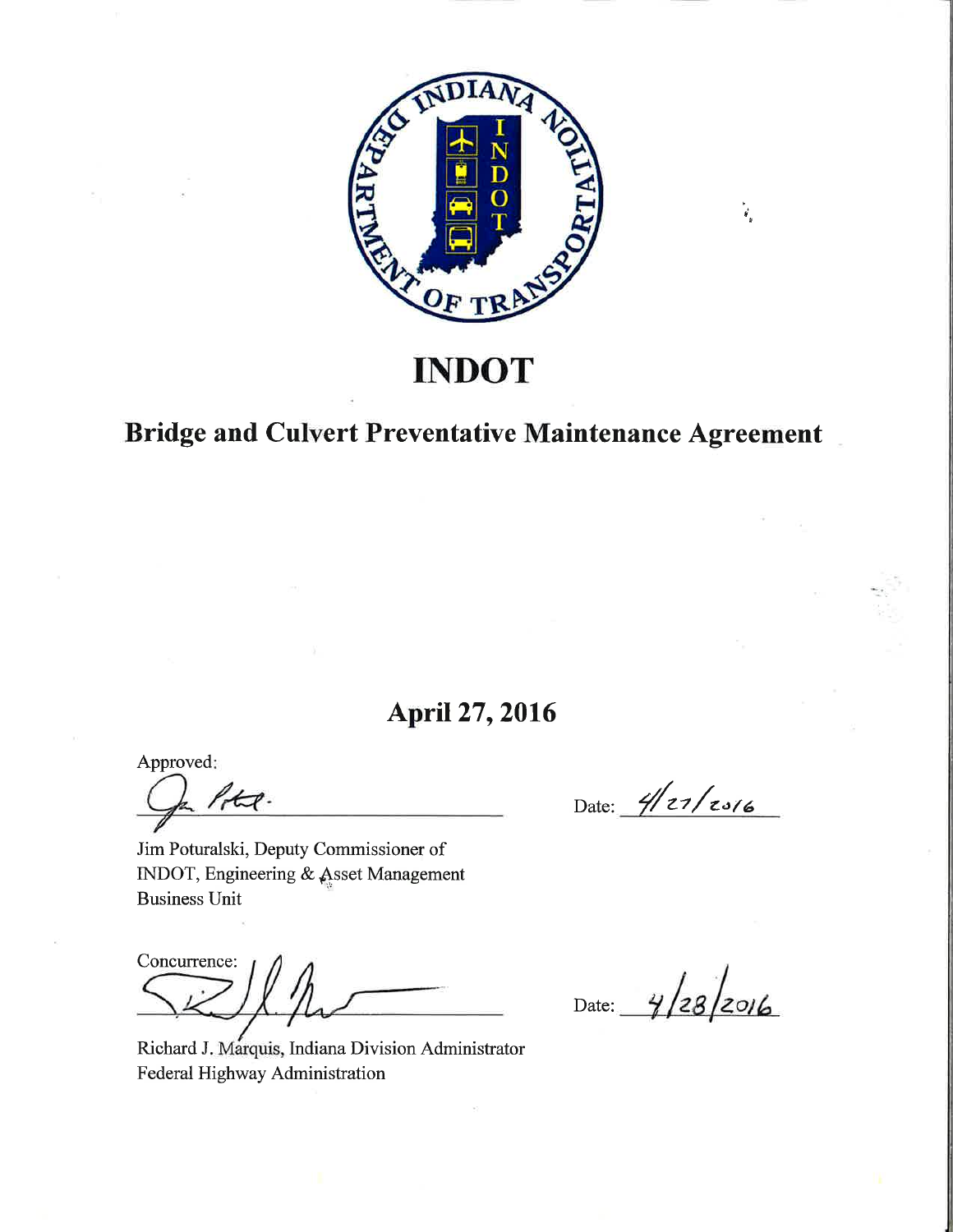#### **Table of Contents**

| 1.1 |  |
|-----|--|
| 1.2 |  |
| 1.3 |  |
|     |  |
| 2.1 |  |
| 2.2 |  |
| 2.3 |  |
|     |  |
|     |  |
|     |  |
|     |  |
|     |  |
|     |  |
|     |  |
|     |  |
|     |  |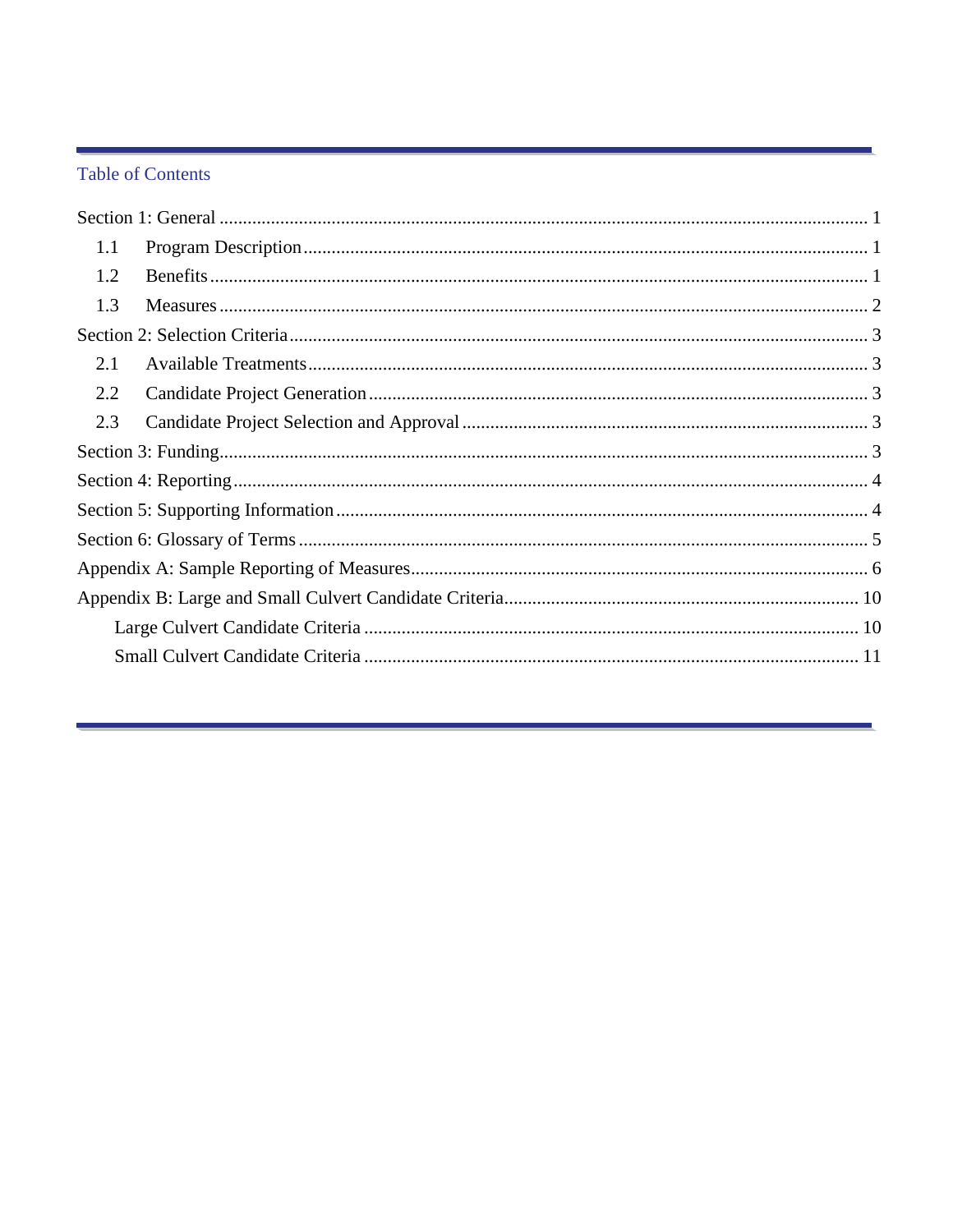

## <span id="page-2-0"></span>**Section 1: General**

#### <span id="page-2-1"></span>*1.1 Program Description*

Bridge and Culvert Preventative Maintenance consists of activities performed on bridge or culvert elements or components that aim to prevent, delay, or mitigate deterioration. Preventative Maintenance actions may be scheduled or condition driven. Preventative Maintenance activities do not entail structural or operational improvements of an existing asset beyond its originally designed strength or capacity.

The goal of the Bridge and Culvert Preventative Maintenance Agreement is to support a strategic, long term program of identifying, programming, budgeting, and completing bridge and culvert preventative maintenance projects to improve the statewide condition of these assets at the lowest possible cost to taxpayers.

The benefits of preventative maintenance will be tracked and reported each year. The benefits of preventative maintenance will be balanced with the overall needs of the bridge system to determine an appropriate funding level for each fiscal year program. An anticipated target range for preventative maintenance will be 10% to 15% of the overall bridge program for the INDOT (State-Owned) Bridge Network.

#### <span id="page-2-2"></span>*1.2 Benefits*

The long-term benefits of the Bridge and Culvert Preventative Maintenance Agreement will be:

- 1. A reduction in the number of bridges, large culverts, and small culverts with key condition ratings going from good/fair to poor.
- 2. An overall network increase in the percentage of bridges, large culverts, and small culverts with key condition ratings of fair or better.
- 3. Support INDOT's mission statement: "INDOT will plan, build, maintain and operate a superior transportation system enhancing safety, mobility and economic growth."
- 4. Supports INDOT's *Open Roads* (Practical Design) Initiative by implementing low-cost project solutions that enhance the overall condition and function of bridges without sacrificing safety.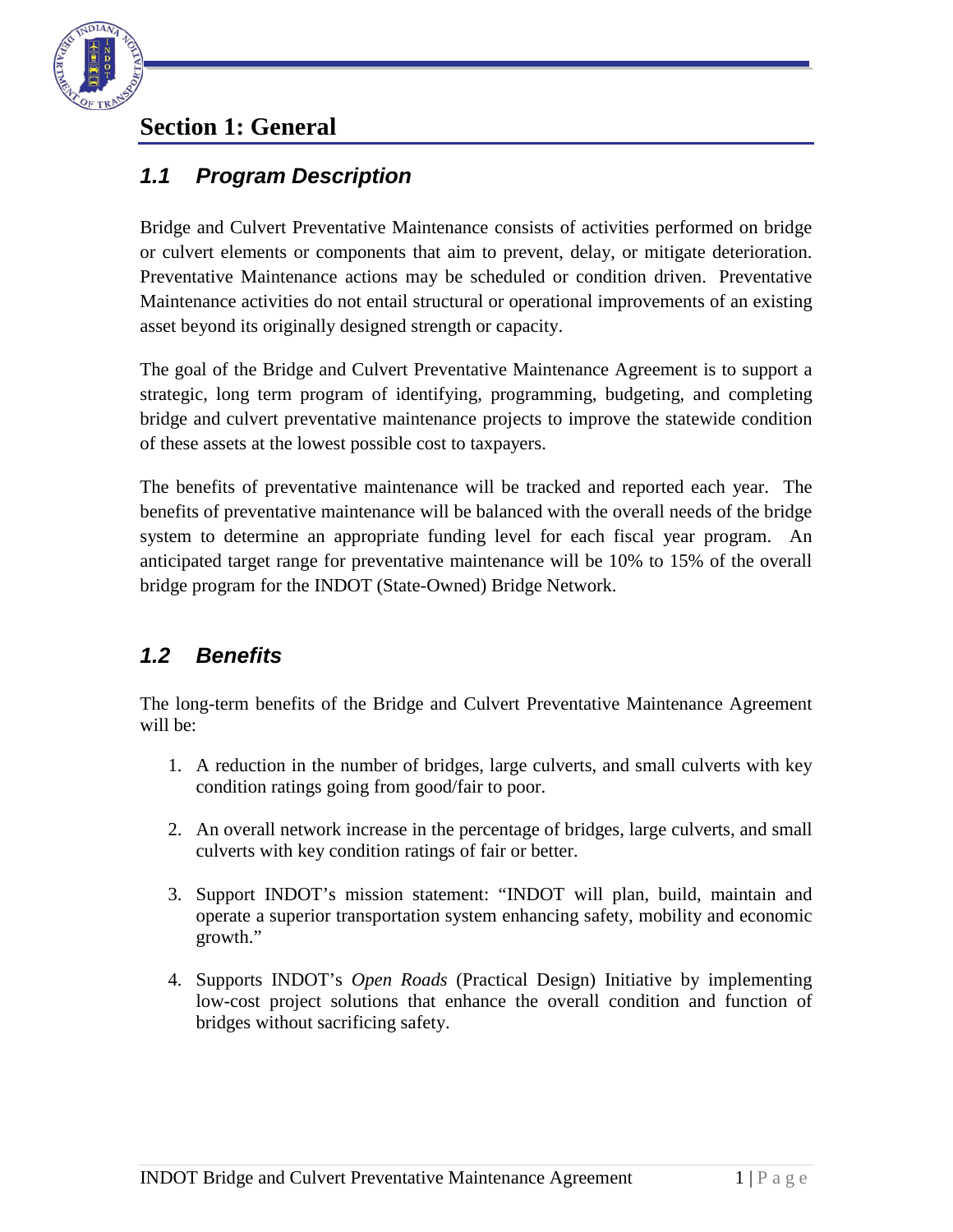

#### <span id="page-3-0"></span>*1.3 Measures*

INDOT's network of bridge and large culvert conditions will be determined by INDOT's Bridge Inspection Application System (BIAS) Database. Small culvert conditions will be determined by the Work Management System (WMS).

The Bridge and Culvert Preventative Maintenance Agreement will allow INDOT to maintain structures in good or fair condition and as a component of INDOT's overall structure program will assist with improving the overall condition of INDOT structures. Benefits will be measured annually by assessing condition ratings in the following criteria:

- 1. A reduction in the number of bridges and culverts with key condition ratings going from good/fair to poor:
	- a. **Bridges**: measure the number of bridges with Wearing Surface, Deck, Superstructure, Substructure, or Culvert rating that changed from 5 or higher ( $\geq$  5) to 4 or below ( $\leq$  4) during the past year
	- b. **Bridges Under Fill**: measure the number of bridges with Culvert rating that changed from 5 or higher ( $\geq$  5) to 4 or below ( $\leq$  4) during the past year
	- c. **Large Culverts**: measure the number of culverts with Culvert rating that changed from 5 or higher ( $\geq$  5) to 4 or below ( $\leq$  4) during the past year
	- d. **Small Culverts**: measure the number of culverts with Culvert rating that changed from 5 or higher ( $\geq$  5) to 4 or below ( $\leq$  4) during the past year
- 2. An overall network increase in the percentage of bridges and culverts with key condition ratings of fair or better.
	- a. **Bridges**: measure the percentage of bridges with:
		- i. Wearing Surface rated 5 or higher  $(\geq 5)$
		- ii. Deck rated 5 or higher  $(\geq 5)$
		- iii. Superstructure rated 5 or higher  $(\geq 5)$
		- iv. Substructure rated 5 or higher  $($  > 5)
	- b. **Bridges Under Fill**: measure the percentage of bridges with Culvert rated 5 or higher ( $\geq$  5)
	- c. **Large Culverts**: measure the percentage of culverts with Culvert rated 5 or higher ( $\geq$  5)
	- d. **Small Culverts**: measure the percentage of culverts with Culvert rated 5 or higher  $(\geq 5)$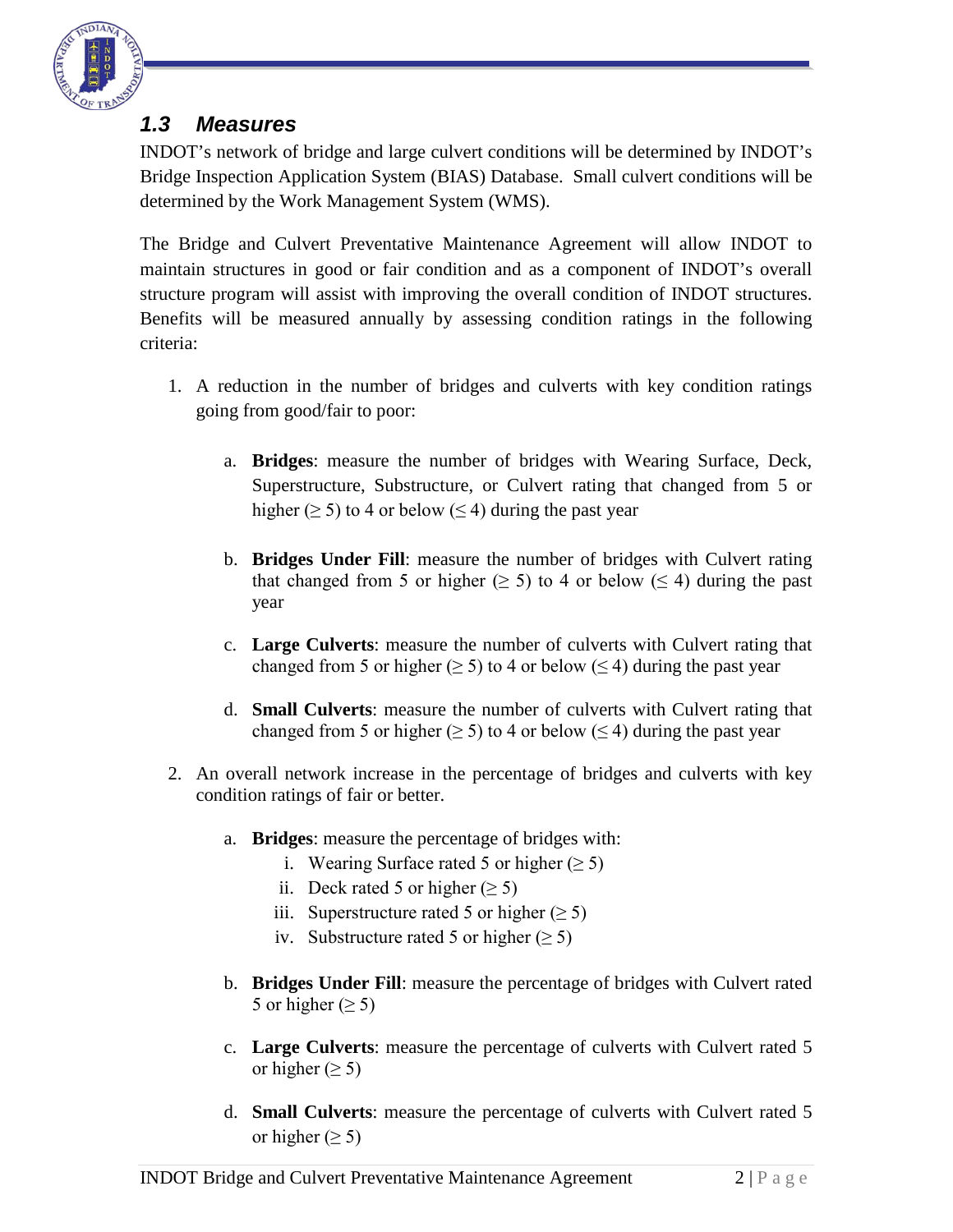

## <span id="page-4-0"></span>**Section 2: Selection Criteria**

### <span id="page-4-1"></span>*2.1 Available Treatments*

Qualified bridge preventative maintenance treatments are listed in the Indiana Design Manual Chapter 412. Qualified culvert preventative maintenance treatments are listed in Appendix B.

## <span id="page-4-2"></span>*2.2 Candidate Project Generation*

Bridges and culverts are inspected on a regular cycle. In general, bridges are inspected by bridge inspection crews on a 2-year cycle, large culverts are inspected by bridge inspection crews on a maximum 5-year cycle based on condition and risk. Small culverts are inspected by Maintenance personnel on a 4-year cycle. Candidates for Preventative Maintenance treatments will be generated from inspection data contained in BIAS, District maintained large culvert databases, and WMS.

Eligibility criteria for bridge preventative maintenance projects are listed in the *Indiana Design Manual* Chapter 412. Eligibility criteria for each culvert preventative maintenance treatments are listed in Appendix B.

## <span id="page-4-3"></span>*2.3 Candidate Project Selection and Approval*

The District Bridge Asset Engineer will prepare a list of candidate projects in accordance with the eligibility criteria. Preventative Maintenance projects should not typically be considered if future rehabilitation or complete replacement work is programmed within the life of the preventative maintenance treatment.

The Bridges Division Office of Bridge Asset Management will review the proposed projects for compliance with the eligibility criteria. The final candidate list of proposed projects will be reviewed, prioritized, and approved by the BAMT.

## <span id="page-4-4"></span>**Section 3: Funding**

Preventative maintenance contracts utilizing treatments detailed in IDM Chapter 412, Figures 412-1A and -1B for Bridges, and Appendix B of this document for culverts are eligible for federal funding. Projects on the NHS are eligible for National Highway Performance Program (NHPP) or Surface Transportation Program (STP) funding; projects not on the NHS are eligible for STP funding.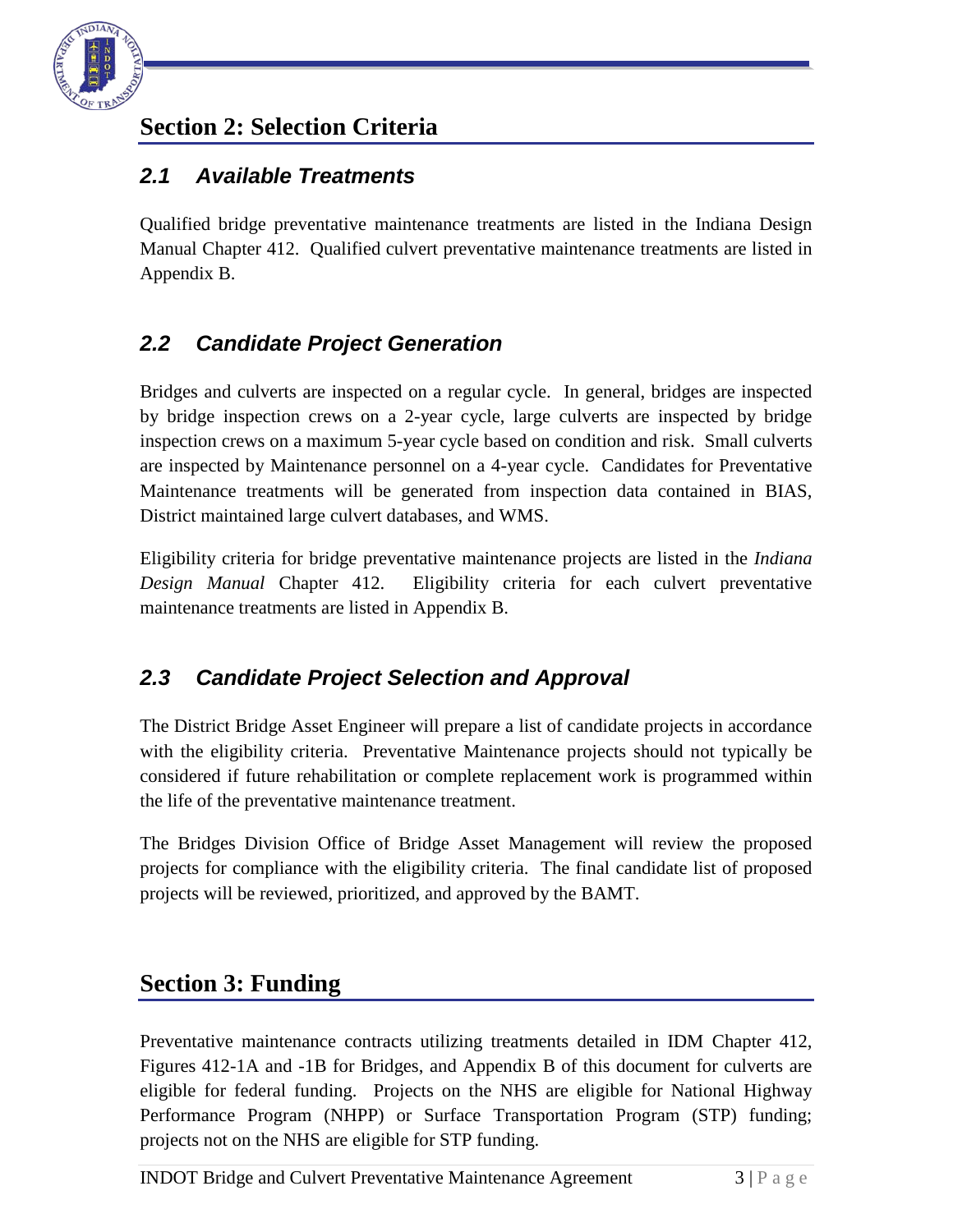

## <span id="page-5-0"></span>**Section 4: Reporting**

At the end of each State fiscal year, the Division of Bridges will prepare a summary report on the results of INDOT's preventative maintenance efforts. As a minimum, the report will include the following:

- 1. List of structures and treatments by district and designation (des.) number
	- a. Including structure numbers
	- b. Total construction cost per structure number
- 2. Measures described in *Section [1.3](#page-3-0) [Measures](#page-3-0)* tracked over the previous 5 years.

## <span id="page-5-1"></span>**Section 5: Supporting Information**

The following sources have been used in support of this procedure:

- 1. INDOT Procedure for Pavement Preservation Initiative
- 2. INDOT Small Structure Preservation Program
- 3. 2008 Annual Report on Condition of INDOT Bridges
- 4. Programmatic Approach for Pipe Lining Projects (October 2009)
- 5. INDOT Bridge and Structure Information System
- 6. INDOT Work Management System
- 7. IDM Chapter 412 Bridge Rehabilitation
- 8. IDM Chapter 203 Hydraulic and Drainage Design
- 9. INDOT Crew Leader's Handbook
- 10. INDOT Project Scoring Guidelines and Business Rules for Bridge and Large Culvert Asset Program (August 27, 2013)
- 11. FHWA Preventive Maintenance Eligibility memo (October 2004)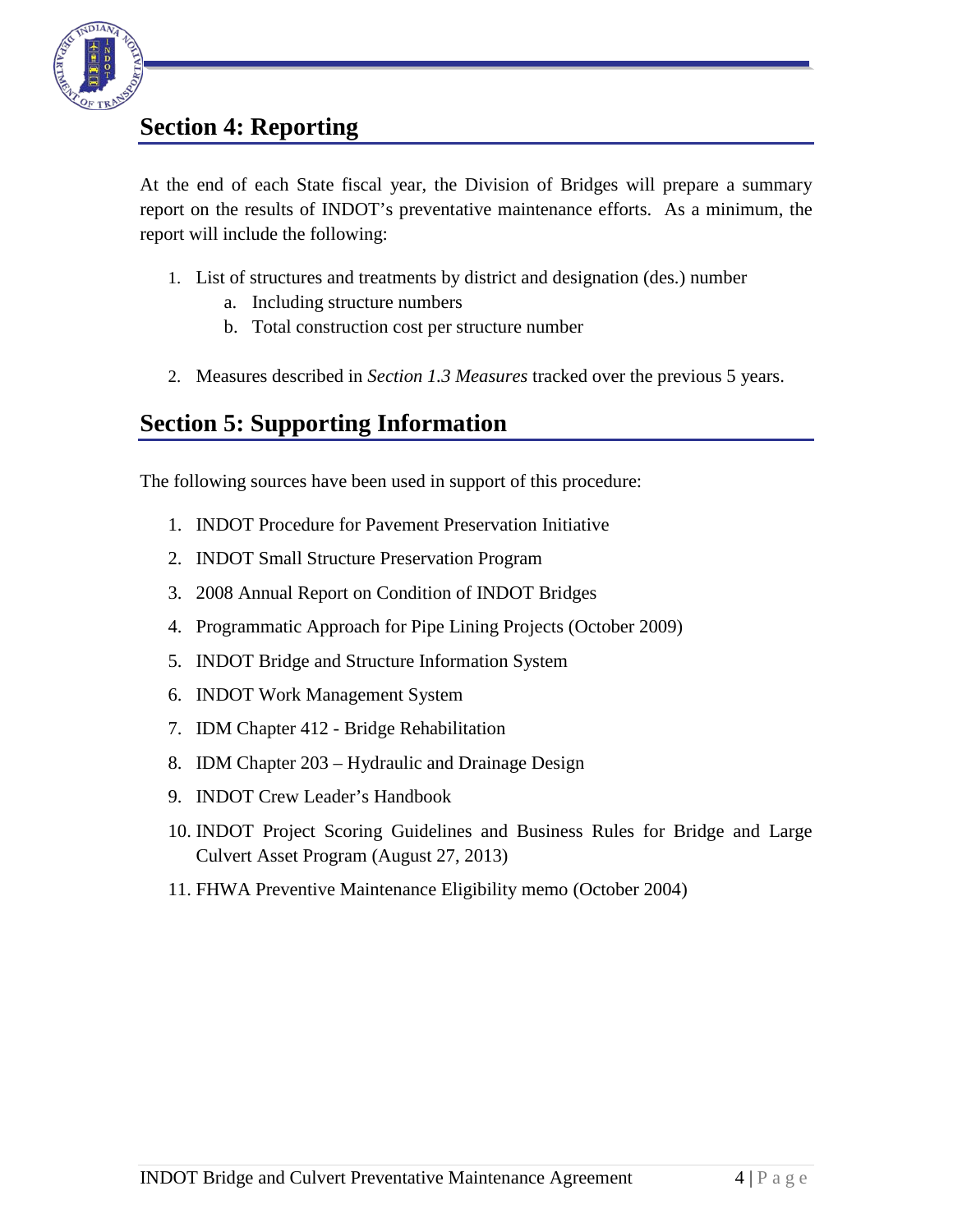

# <span id="page-6-0"></span>**Section 6: Glossary of Terms**

The following is a list of terms and abbreviations used in this document.

| <b>BAMT</b> | Bridge Asset Management Team                                                            |
|-------------|-----------------------------------------------------------------------------------------|
| <b>BIAS</b> | <b>Bridge Inspection Application System</b>                                             |
| Des. Number | Designation Number, unique project identifier in SPMS                                   |
| <b>FHWA</b> | Federal Highway Administration                                                          |
| <b>FY</b>   | Fiscal Year. Indiana's fiscal year runs July 1 thru June 30.                            |
| <b>IDM</b>  | Indiana Design Manual                                                                   |
| <b>MPO</b>  | Metropolitan Planning Organization                                                      |
| <b>NCPP</b> | <b>National Center for Pavement Preservation</b>                                        |
| <b>PM</b>   | Preventative Maintenance                                                                |
| <b>SPMS</b> | Scheduling Project Management System, INDOT's project scheduling<br>and tracking system |
| <b>STIP</b> | <b>Statewide Transportation Improvement Plan</b>                                        |
| <b>TIP</b>  | Transportation Improvement Program, managed by an MPO                                   |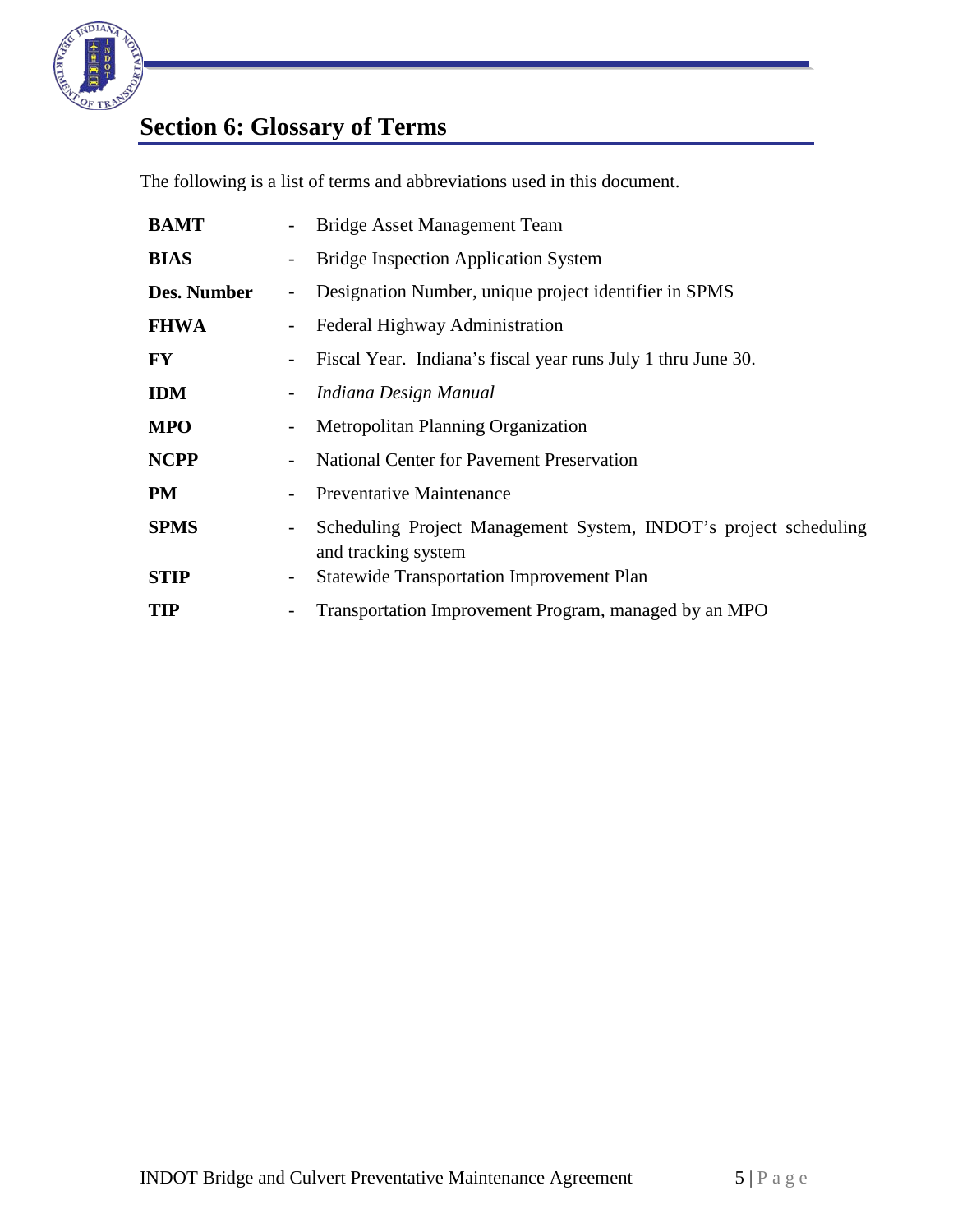

# <span id="page-7-0"></span>**Appendix A: Sample Reporting of Measures**



The following are sample charts of the measures to be reported per Sections 1.3 and 4.0.

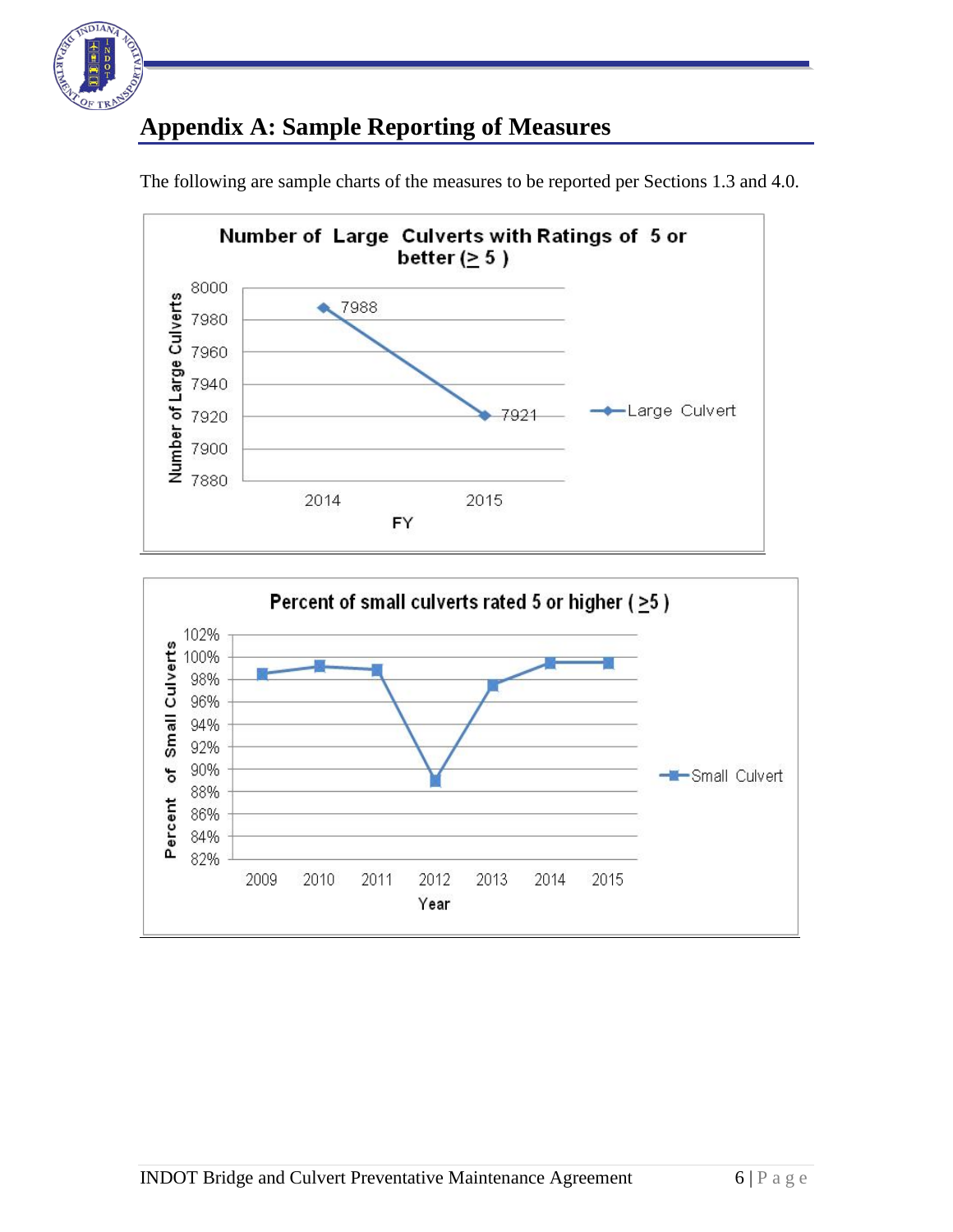

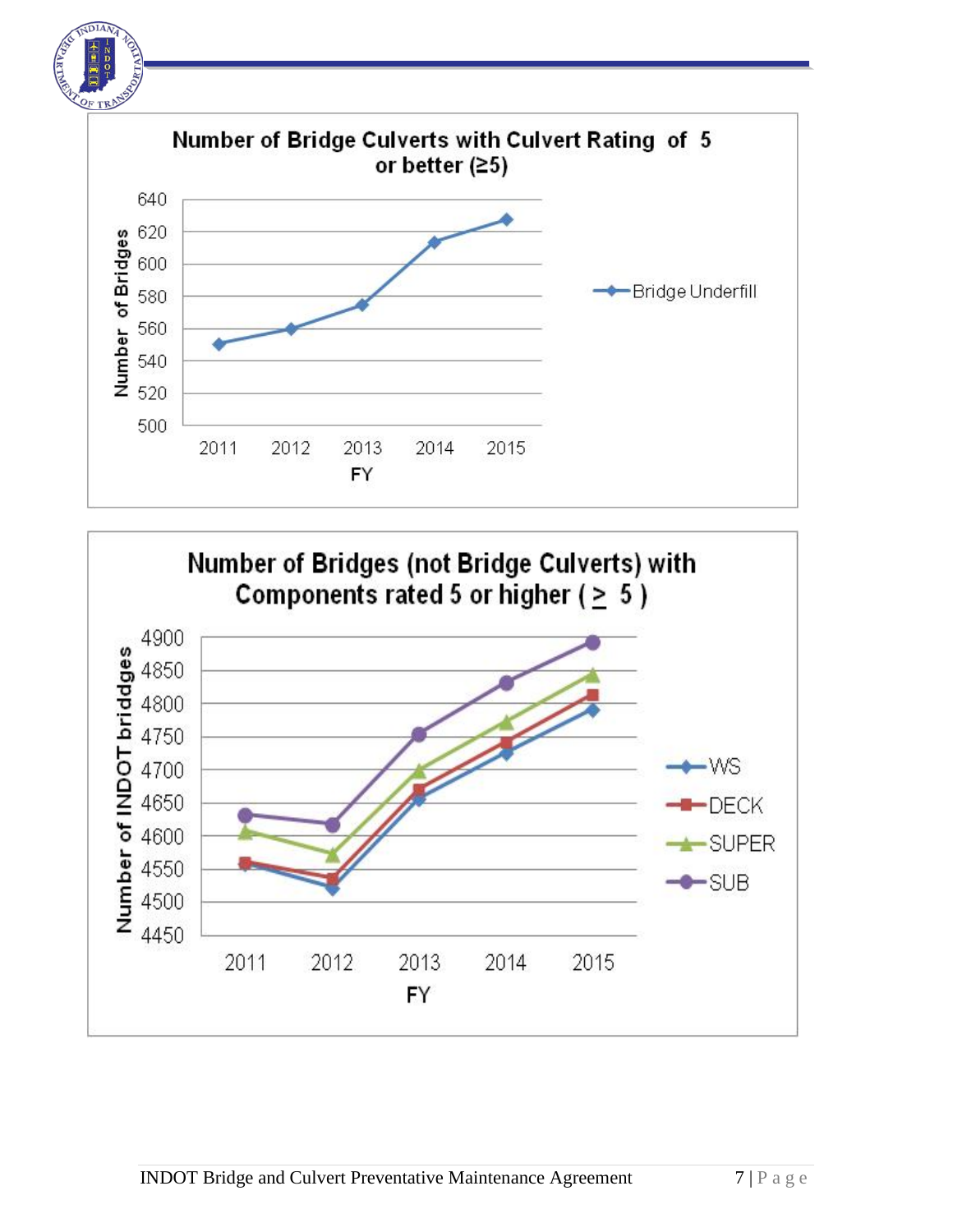

 $DIA$ 

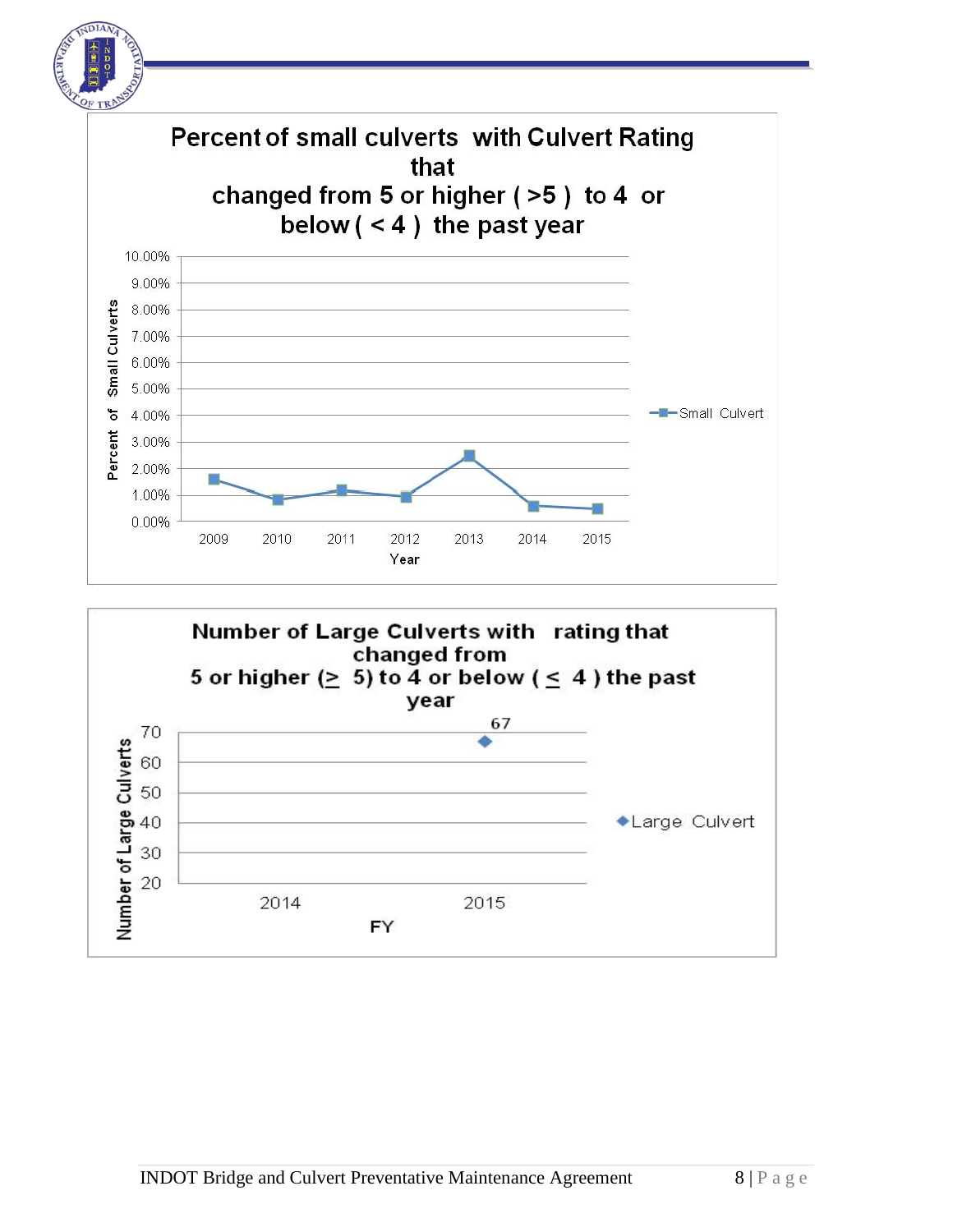

DIA

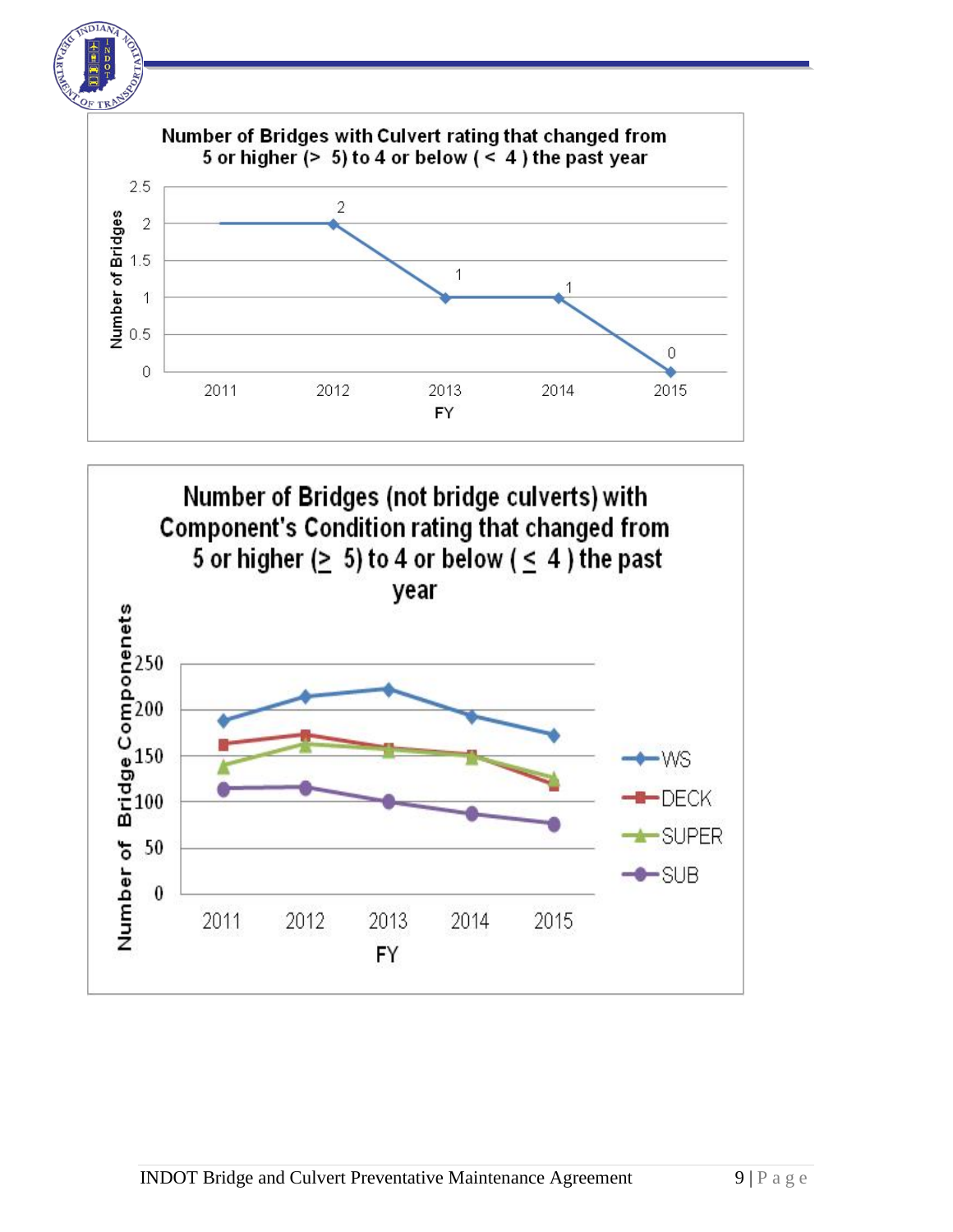![](_page_11_Picture_0.jpeg)

# <span id="page-11-0"></span>**Appendix B: Large and Small Culvert Candidate Criteria**

#### <span id="page-11-1"></span>*Large Culvert Candidate Criteria*

| <b>Corrective Treatments</b>                                          | <b>Culvert</b><br>Component                               | <b>Condition</b><br><b>Rating</b>      | <b>Barrel/Box or Slab</b><br><b>Rating</b> |
|-----------------------------------------------------------------------|-----------------------------------------------------------|----------------------------------------|--------------------------------------------|
| Culvert Liner (Both Type I & 2 Structures)                            | Barrel/Box                                                | $= 2 - 5$                              | N/A <sup>(2)</sup>                         |
| <b>Structural Patching</b>                                            | Slab/Barrel/Box                                           | >4                                     | N/A                                        |
| Scour/Erosion Mitigation                                              | <b>Channel Scour</b>                                      | < 6                                    | > 5                                        |
| Cutoff Wall Repair/Replacement                                        | Footings                                                  | < 6                                    | > 5                                        |
| Headwall/Wingwall Repair/Replacement                                  | Headwall/Anchors/<br>Wingwalls                            | < 6                                    | > 5                                        |
| Tiedown/Anchor Repair/Replacement                                     | Headwall/Anchors                                          | < 6                                    | > 5                                        |
| Debris Removal/ Culvert Cleaning                                      | Drift/Sediment/<br><b>Unobstructed Flow</b><br><b>Box</b> | $< 6$ ; AND<br>Checkbox<br>"unchecked" | > 5                                        |
| Paved Invert                                                          | Barrel/Box                                                | $= 2 - 5$                              | N/A                                        |
| Brush Cutting/Herbicide application <sup>(1)</sup>                    | Embankment                                                | < 6                                    | > 5                                        |
| Railing Repair <sup>(1)</sup>                                         | Guardrail/Concrete<br>Barrier                             | < 6                                    | > 5                                        |
| Upgrading end treatments, guardrail, railing,<br>attenuators $(1)(3)$ | N/A                                                       | N/A                                    | > 5                                        |

(1) Item may only be included in a project incorporating other preservation treatments

- (2) Preservation treatment shall raise the condition rating to 5 or higher  $(5)$
- (3) When found to be cost-effective (See Section 1.0)